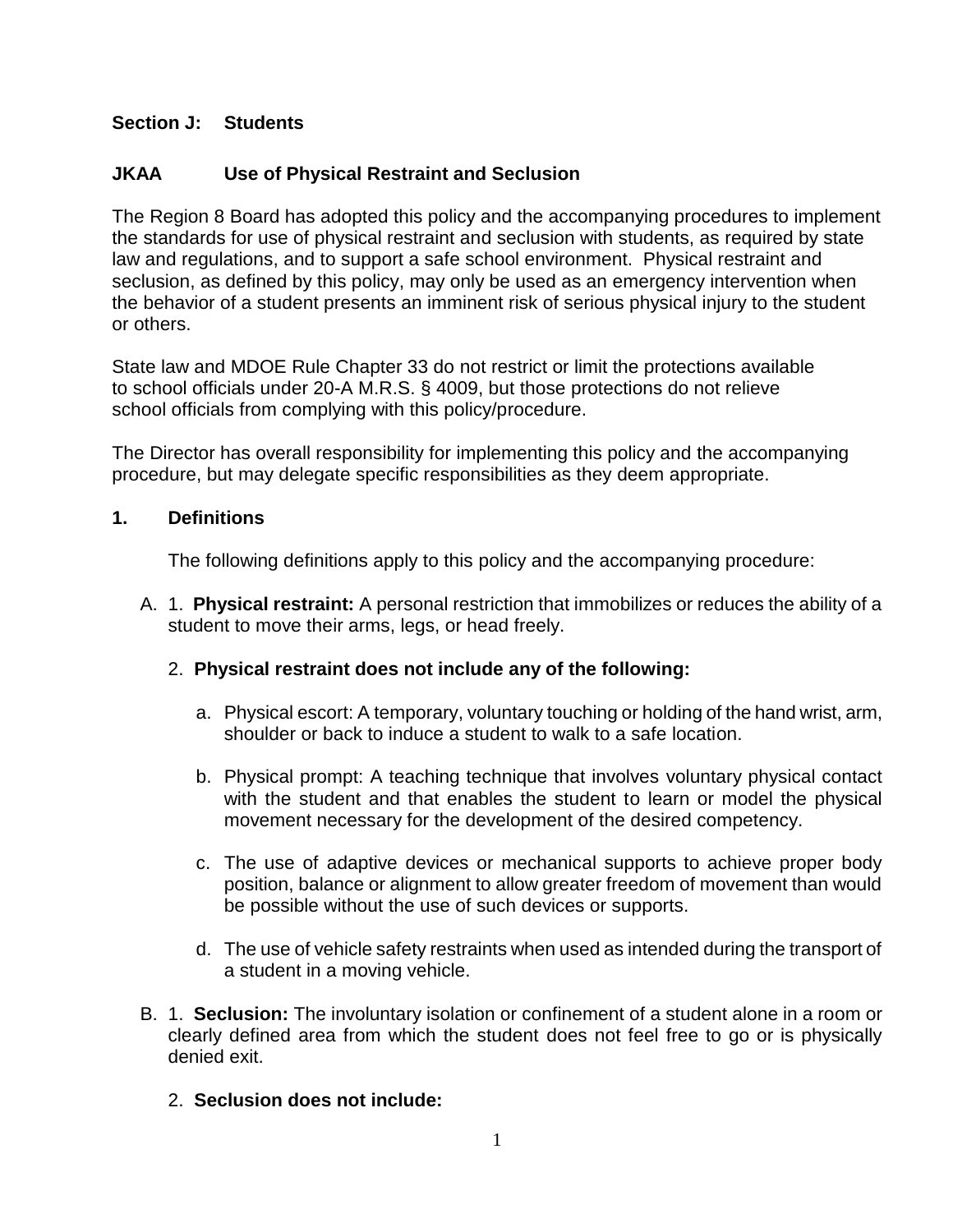a. A timeout, an intervention where a student requests, or complies with an adult request for, a break.

#### **2. Procedures for Implementing Physical Restraint and Seclusion**

The requirements for implementing physical restraint and seclusion, as well as incident notices, documentation and reporting are included in the accompanying procedure, JKAA-R.

### **3. Annual Notice of Policy/Procedure**

Region 8 shall provide annual notice to parents/legal guardians of this policy/procedure by means determined by the Director/designee.

#### **4. Training Requirements**

- A. All school staff and contracted providers shall receive an annual training of this policy/procedure that will consist of a step-by-step review of JKAA-R including the permitted and prohibited forms and uses of physical restraint and seclusion, the notification process and examples.
- B**.** Region 8 will ensure that there are a sufficient number of administrators/designees, and other staff who maintain certification in a restraint and seclusion training program approved by the Maine Department of Education. A list of certified staff shall be updated annually and maintained in the Director's Office, in each school office and in the school's Comprehensive Emergency Management Plan.

### **5. Parent/Legal Guardian Complaint Procedure**

A parent/legal guardian who has a complaint concerning the implementation of this policy/procedure must submit it in writing to the Director as soon as possible. The Director/designee shall investigate the complaint and provide written findings to the parent/legal guardian within twenty (20) business days of receiving the complaint, if practicable.

A parent/legal guardian who is dissatisfied with the result of the local complaint process may file a complaint with the Maine Department of Education. The Department of Education will review the results of the local complaint process and may initiate its own investigation at its sole discretion. The Department shall issue a written report with specific findings to the parent/legal guardian and the school within 60 calendar days of receiving the complaint.

Legal References: 20-A M.R.S. §§ 4014, 4502(5)(M); 4009 Me. DOE Reg., ch. 33

Cross References: JKAA-R – Procedures on Physical Restraint and Seclusion